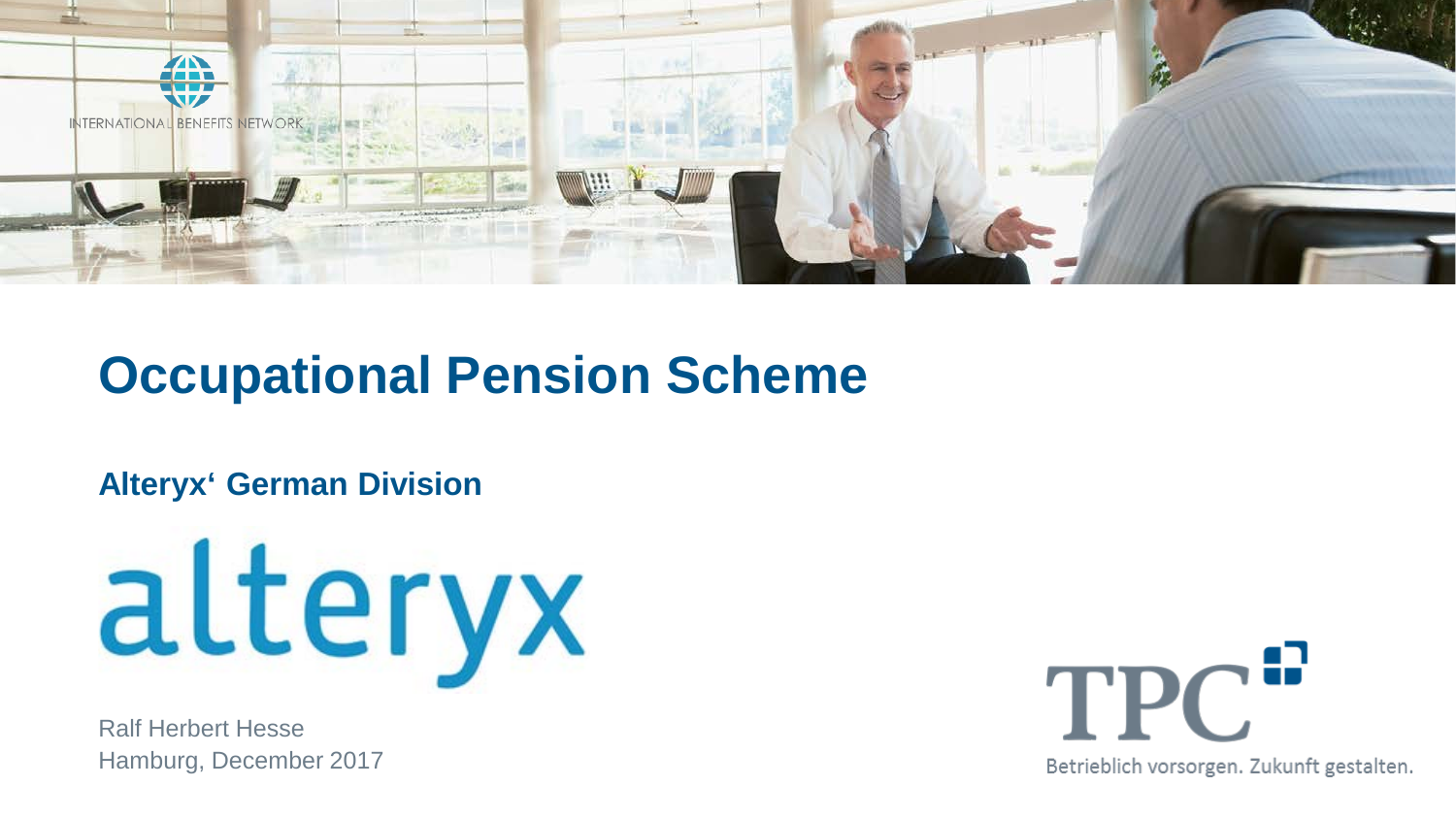### **Alteryx German Division Pension Scheme**

- From January 2018 Alteryx will offer an attractive pension scheme to their German based associates
- Above market approach consisting of voluntary salary conversion and a matching employer's contribution
- Pension scheme consists of three modules, designed to achieve maximum tax deduction, social security fees savings combined with maximum statutorial subsidies
- Pension scheme will be introduced individually to each employee in early January by a TPC consultant

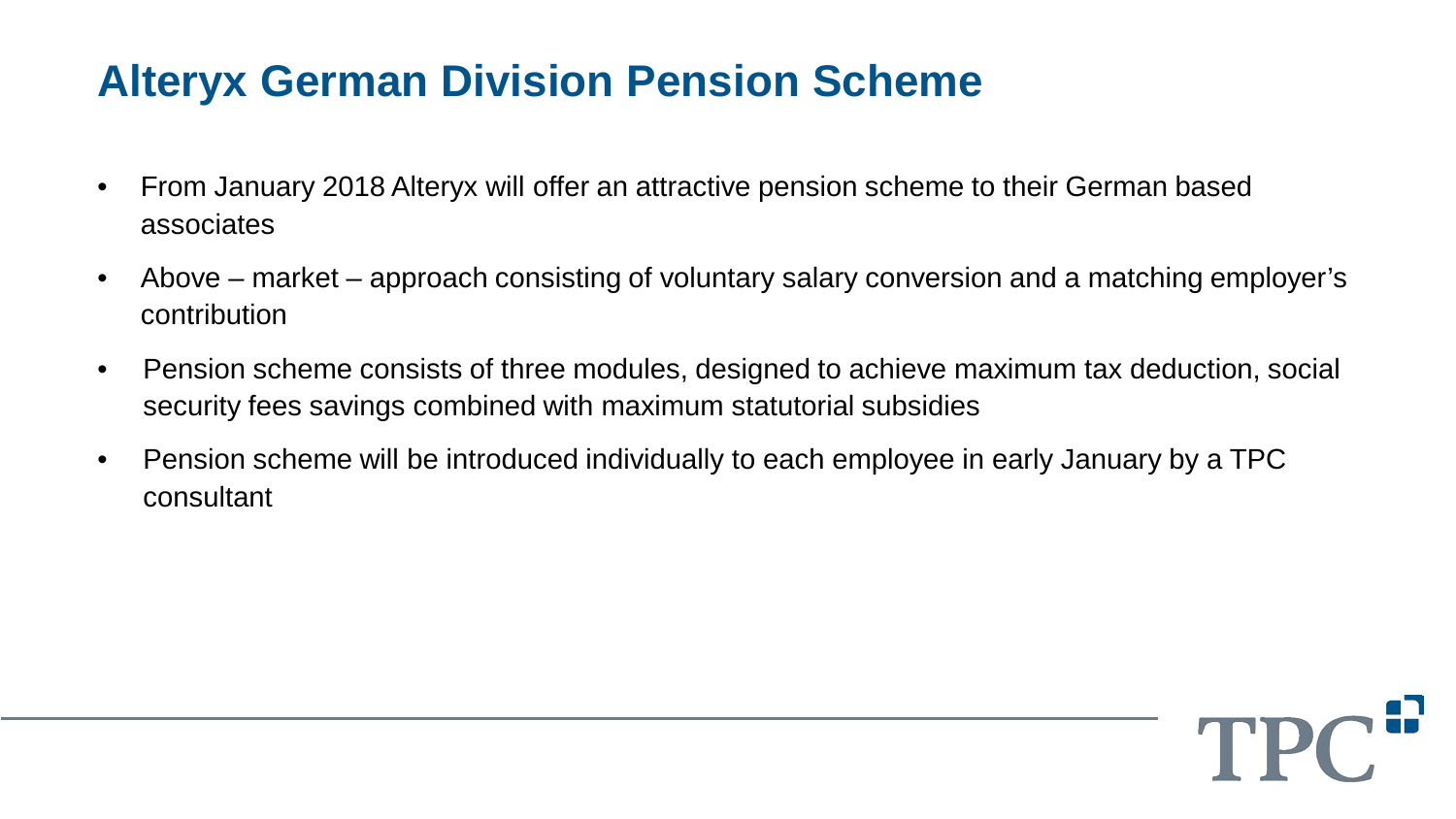### **Concept for Alteryx – module 1**

- **- Basic salary conversion (direct insurance)**
- Employees are given the option to voluntarily convert gross salary parts into a pension plan
	- − Basic module for all employees due to German law (Occupational Pensions Act)
- Type: defined contribution plan (DC type)
- Vehicle: Direct Insurance (employer owned retirement pension insurance policy)
- contributions up to 4% of SSCC are exempted from tax and social security contributions, another 4% still tax free
- Guaranteed lifetime pension annuity with lump sum option
- Two different investment portfolios to choose from

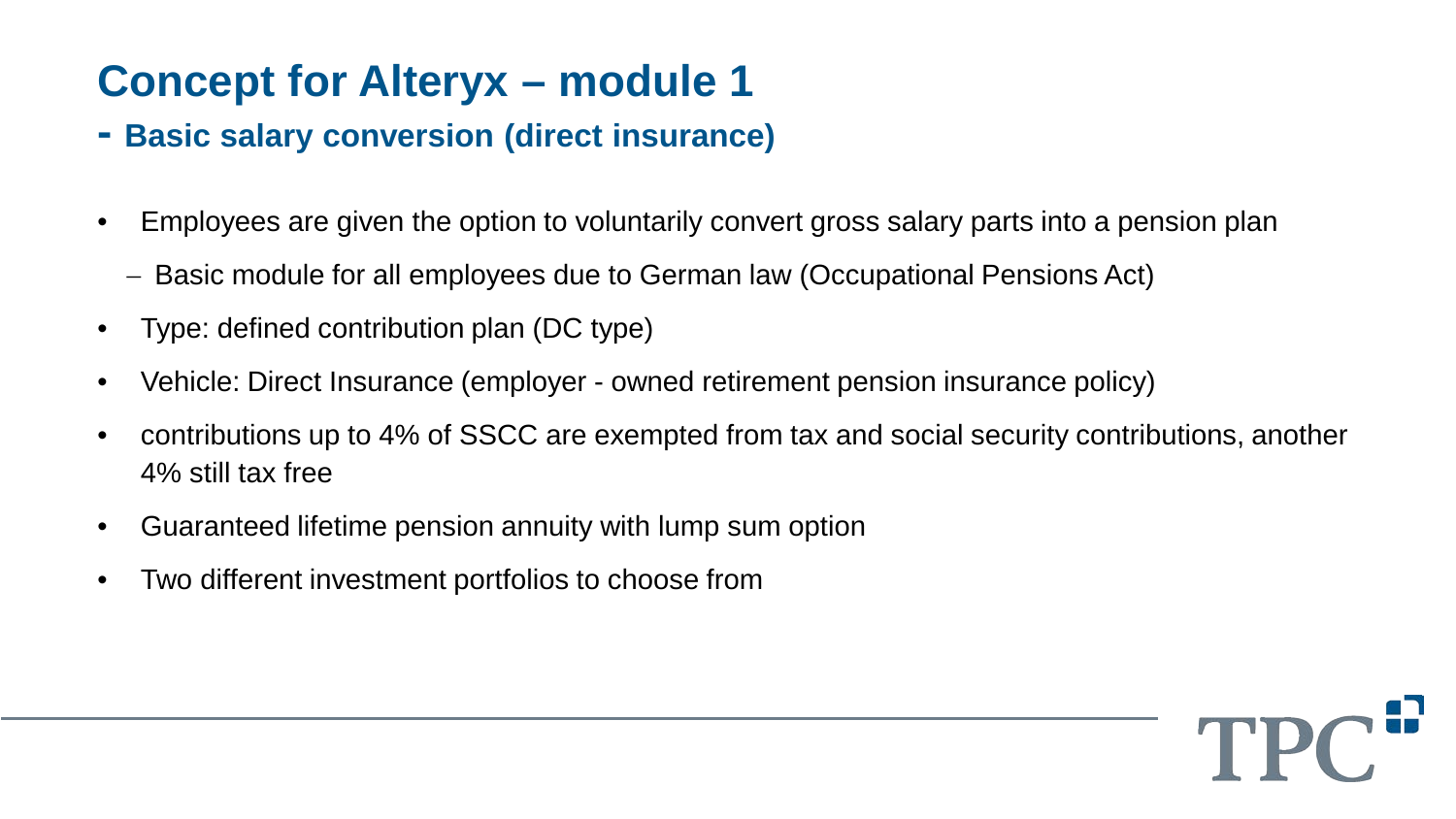## **Concept for Alteryx – module 2**

- **- Extended salary conversion**
- Extended tax free salary conversion
- Type of pension plan: defined contribution plan (DC type)
- Vehicle: Re insured support fund (external pension entity)
- Unlimited contributions are exempted from tax
	- − Especially interesting for people with high tax burden
- Guaranteed lifetime pension annuity with lump sum, subject to individual taxation

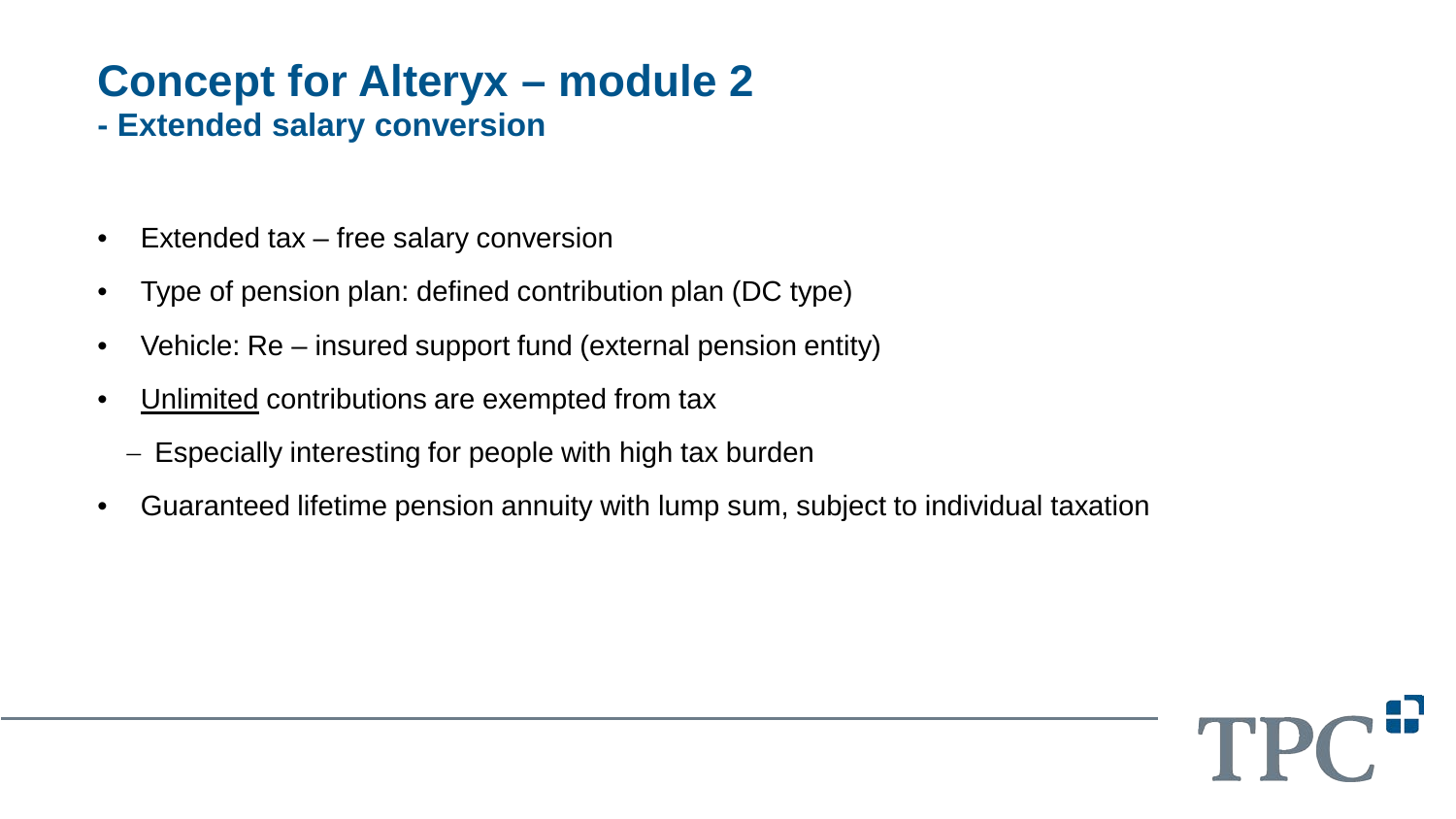# **Concept for Alteryx – module 3**

#### **Alteryx's add on, doubling the contribution**

- Alteryx will be contribute the same amount the employee ER is contributing
	- − Capped at 5% of base salary
- defined contribution plan (DC type)
- Vehicle: Re insured support fund (external pension entity)
- EEs are eligible from day one, no waiting period
- Guaranteed lifetime pension annuity with lump sum

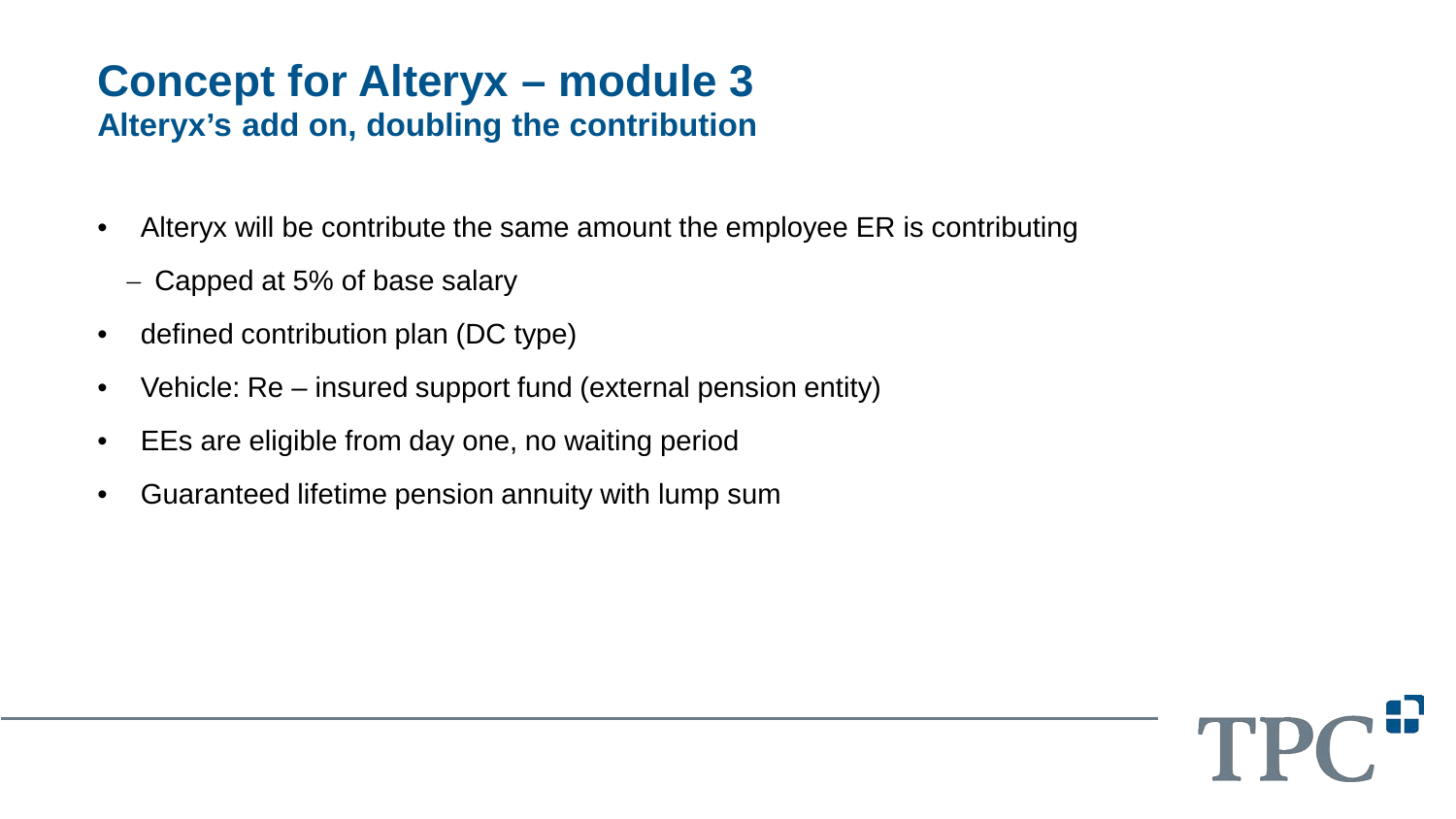#### **Alteryx occupational pension scheme**



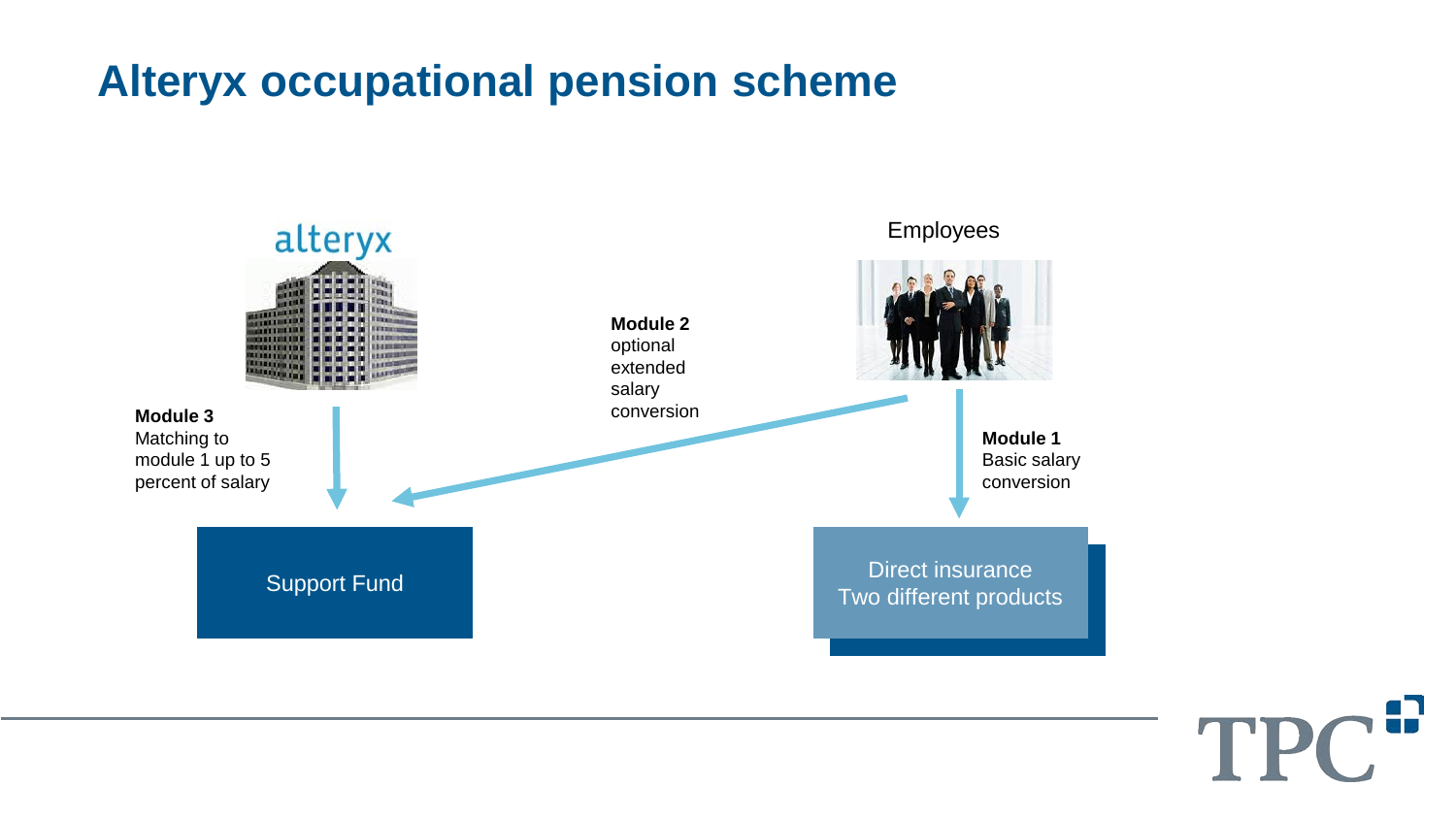

- Contemporary and easy-to-understand corporate pension scheme
- Combination of salary conversion and generous subsidy exceeds market standards
- Pension scheme complies to latest German legal framework (EStG, BetrAVG, AVmG, AltEinkG, BRSG)